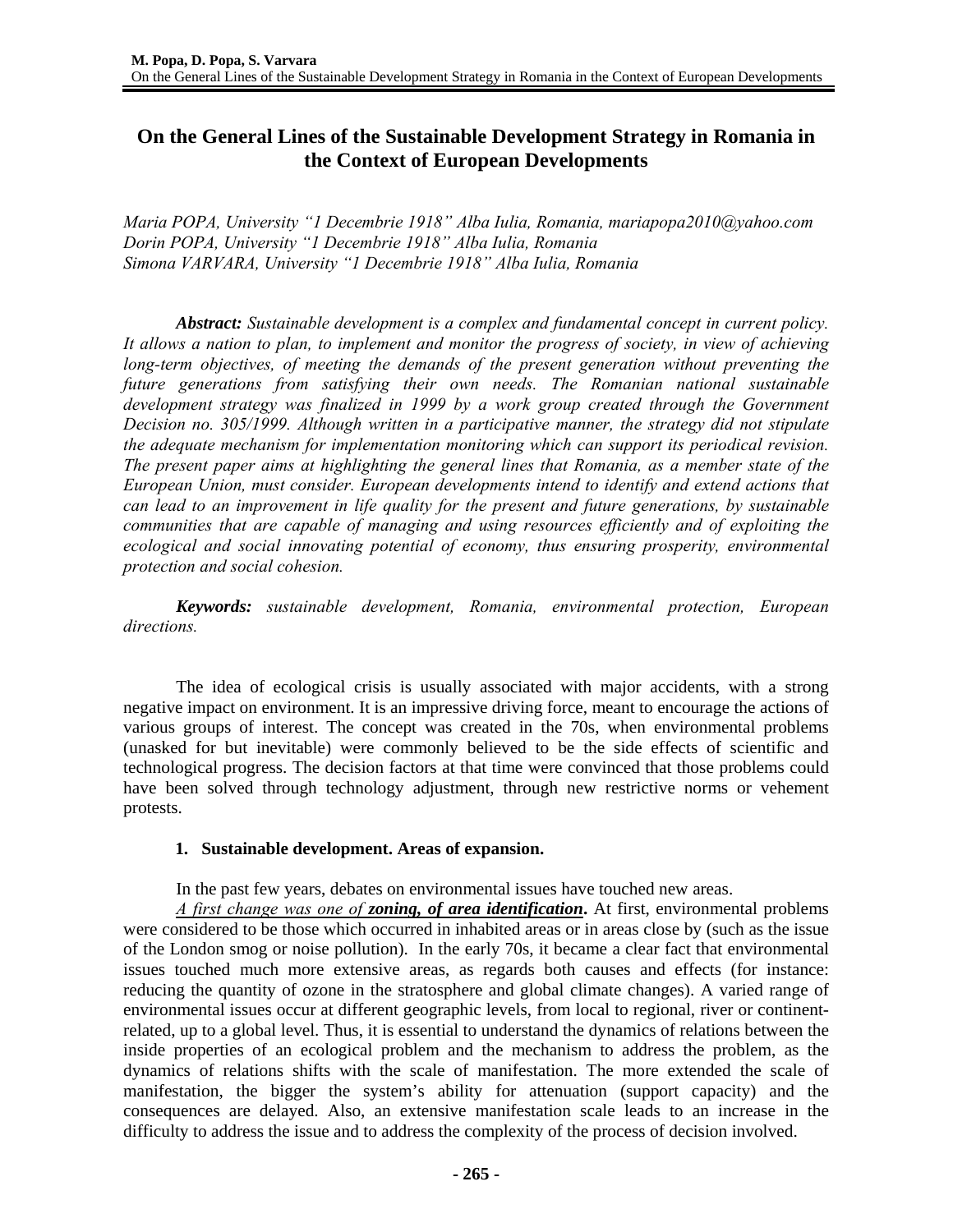*A second direction for extending debates on environmental is orientation***.** It has become obvious that ecological problems are also connected to social and economic metabolism. For instance, Agenda 21 (1992), provides the guidelines and the set of tools for community orientation (at a global level) when making decisions related to the aims, objectives, priorities, allocating responsibilities and resources associated with the environment and with the development problems that the contemporary world faces. Agenda 21 also analyzes the social and economic aspects of contemporary environmental problems: fighting against poverty, changing production and consumption strategies, demographic dynamics, human settlements, the environment and health). However, looking at norms and values from a historical perspective, we notice that there are no **generally valid ethical principles** for all the ages or cultures. Values originate in the people's individual and social life; society produces rules not only for individual behaviour but also for the behaviour of communities, which influence the survival of society in its whole. A value becomes significant only in an individual and social context. When speaking of environmental ethics, to refer to a value means to ask ourselves how much something is worth (for instance: how much is water or air quality worth?). Values should be appreciated in relation to neighbours, plant, animal or human population or to the future environments. A. Schweitzer said that: "the problem with ethics so far is that they have been limited to a human-to-human consideration". Thus, the concept of **sustainable development** appeared**.** The sustainable development paradigm has been at the top f environmental debates over the last two decades.

*At the present time, a new paradigm takes shape: ecological safety.* The Brundtland report defines sustainability as the rearrangement of technical, scientific, ecological and social resources so that the resulting heterogeneous system can be maintained in a space-and-time balance. Sustainable development is defined as enhancing "both current and future potential to meet human needs and aspirations" (W. C. E. D., 1987). The space reference for sustainable development is the entire planet while the time reference is present and future generations (thus connecting sustainability to the ethical problems related to "the rights of future generations") connected to a coordination of social, economic and environmental requests. Schutz (1966) also described other ethical dimensions of the concept of sustainability: besides ecological and economy problems, sustainability has cultural particularities (customs, myths, taboos and beliefs). Any definition of sustainability has to be culturally accepted in order to be effectively applied. The relation between sustainable development and ethics becomes difficult when we ask ourselves if science (science of nature, of humanities, applied science) and ethics are enough so that sustainability can be achieved. The missing element is the binder of the two, which some believe to be legitimacy, loyalty or respect. In any case, present debates show that the issue of the content of sustainability has not been solved and ethical considerations related to the term "ecological safety", have become increasingly important.

# **2. Approaching sustainability**

Sustainability has been approached by several fields as an essential coordinate in establishing society development policies.

Their specificity lies in separating the different points of view in addressing sustainability, and namely:

- the **economic perspective**, based on generating maximum income when capital remains unchanged (physical, natural, human); sustainable development refers to the value of capital (natural and human). On an accounting level, sustainable development takes into consideration economic efficiency and consists in accumulations which must exceed consumption;
- the **ecologic perspective**, based on supporting natural biological and anthropic systems; sustainable development is seen as increasingly growing population and as resource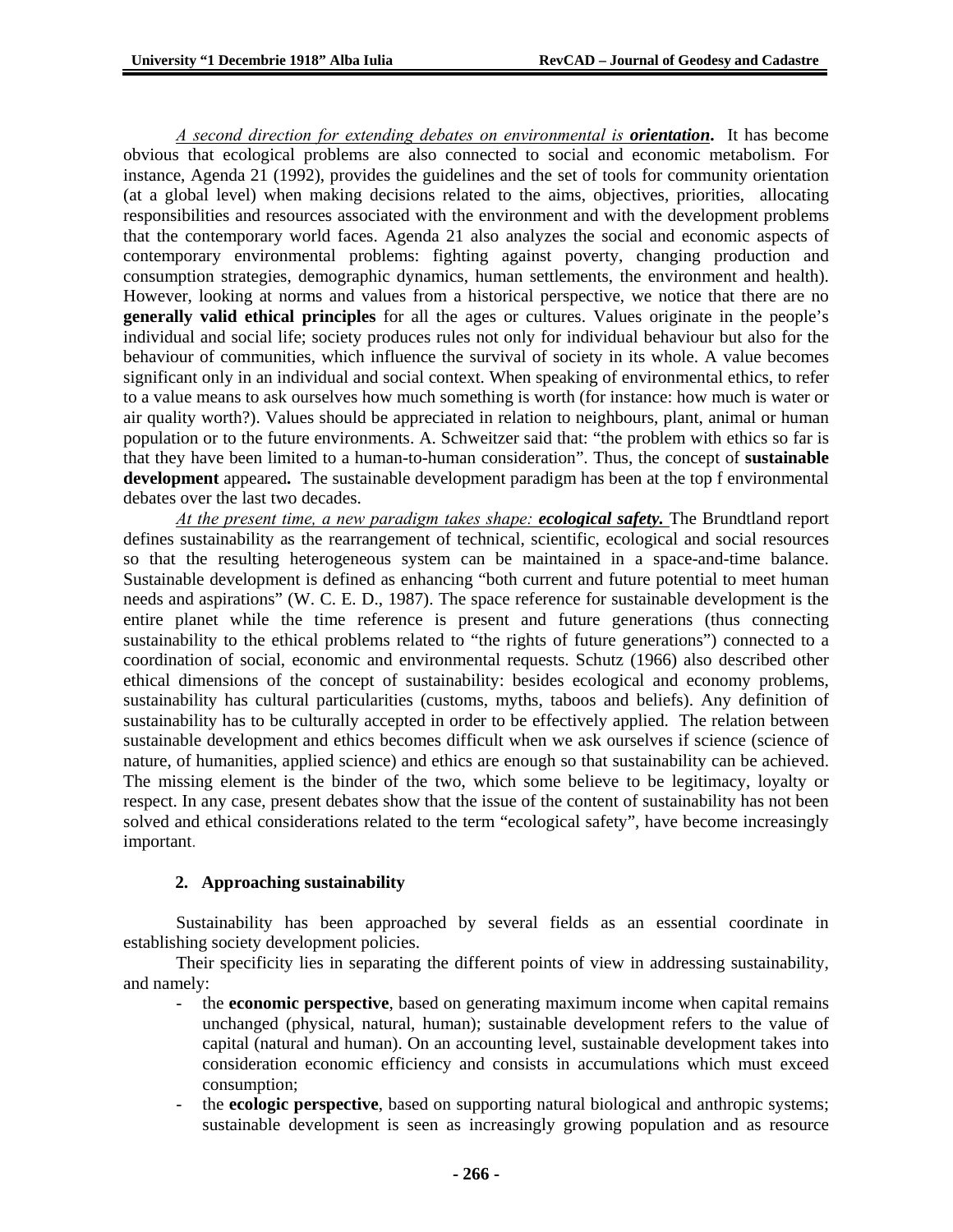consumption lading to stock decrease and less regeneration potential, with unwanted consequences on the general ecologic environment. Preserving global biodiversity, irrespective of the known advantages for some species falls within the tendency to provide future generations with as many opportunities as possible;

- the **socio-cultural perspective**, based on maintaining the health of social, educational and cultural systems to determine intra- and intergeneration equity, by preserving cultural diversity and encouraging pluralism of ideas, the effect of a permanent generation aiming to boost human potential, to give it new significances, thus ensuring a more efficient use of material production factors;
- from the **moral and spiritual perspective**, sustainability is placed in relation with the ethical values of human behaviour, s a factor of increasing social work efficiency;
- from a **time** perspective, sustainability can be better measured though a system of indicators that highlight the size of replacement and renewal processes as compared to depreciation processes. The former have to exceed or at least be equal to the latter, on a short term.



Fig.1 The three pillars: social, economic and environmental

### **3. General lines of sustainable development connected with the scientific activity**

The scientists' activity helps us better understand phenomena such as clime changes, accelerating resource consumption, demographic trends, environmental degradation etc. When writing long-term development strategies, considering such phenomena is absolutely necessary. Science must play an increasing role in ensuring sustainable development by increasing the efficiency of resource use, by developing new technologies, ecological and highly productive, which use few material and energy resources, by identifying new resources etc. It must be seen as an essential element of society and economy restructuring so as to ensure sustainable development. The scientific evaluation of the current conditions and of the potential perspectives, based on the existing and on the future scientific innovations must support the development policy writing process.

In this context, the main lines of action have to be known:

- Developing the scientific base of sustainable management
- Increase the level of scientific knowledge
- Improve scientific evaluation quality on the long term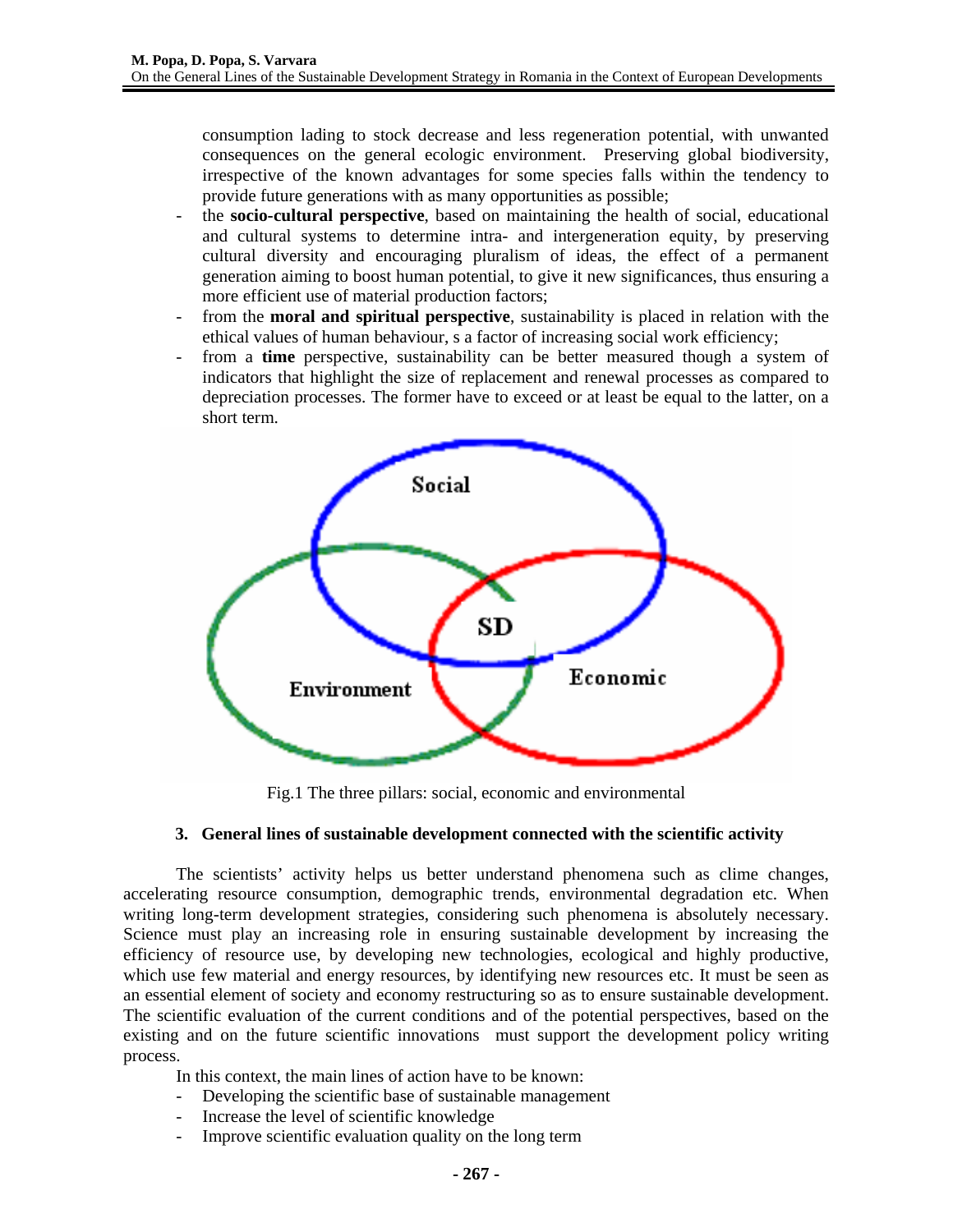Developing scientific capacity and capability

Sustainable development requires prognoses on the long term that can include the local and regional outcomes of global change in the development process. This must be re-evaluated from time to time depending on the results of scientific research, aiming that the use of resources can have a minimum impact on the environment. The objectives of these actions are:

- To develop scientific capacities and abilities in fields that are relevant for the environment and for development;
- To write development and environment policies based on the latest developments of science and engineering;
- To improve cooperation between scientists to promote interdisciplinary research programs and activities;
- To encourage citizens to participate in setting priorities and making decisions on sustainable development;
- To develop education and training systems and research and development facilities;
- Quantity and quality development of infrastructure in scientific research;
- To increase the number of experts in fundamental scientific disciplines;
- To increase the number of experts in scientific disciplines connected to the environment issue;
- To improve the access of scientists and decision factors to information that is relevant for environmental issues;
- To strengthen national and international cooperation in scientific research programs concerning the environment and development.

Due to the role that this knowledge plays in environmental and development policy writing, we have to develop and increase scientific and technical capacities for an active participation in scientific research activities and in using its results. Some of the most important *means to develop scientific and technological capacities are:* 

- Education and practical training in science and technology;
- International assistance to develop research and development infrastructure;
- Implementing tools to encourage scientific research and use its results in the productive sectors of economy;
- Increase the number of experts in the relevant areas to cope with the complex nature and the extensive number of environmental problems.

Activities:

- Draw up an inventory of results from the natural and social sciences that are relevant for promoting sustainable development;
- Identify lines of research and set priorities in the context of internatinal efforts in the field;
- Create and use relevant tools for sustainable development:
	- o Indicators of life quality regarding the state of health, education, the status of the environment, the economy, etc;
	- o New structures for a better resource management;
	- o Formulate environment protection policies on the long term.
- Collect, analyze and integrate data regarding the connection between the state of different ecosystems and the state of health of human collectives to improve knowledge of costs and benefits for different development policies and strategies;
- Scientific studies at a national and regional level regarding methods of achieving sustainable development, using comparative and complementary methodologies;
- Coordinate relevant data and statistics for environment and development problems as a support for elaborating long-term scientific evaluations (such as data on resource depletion, demographic trends, etc);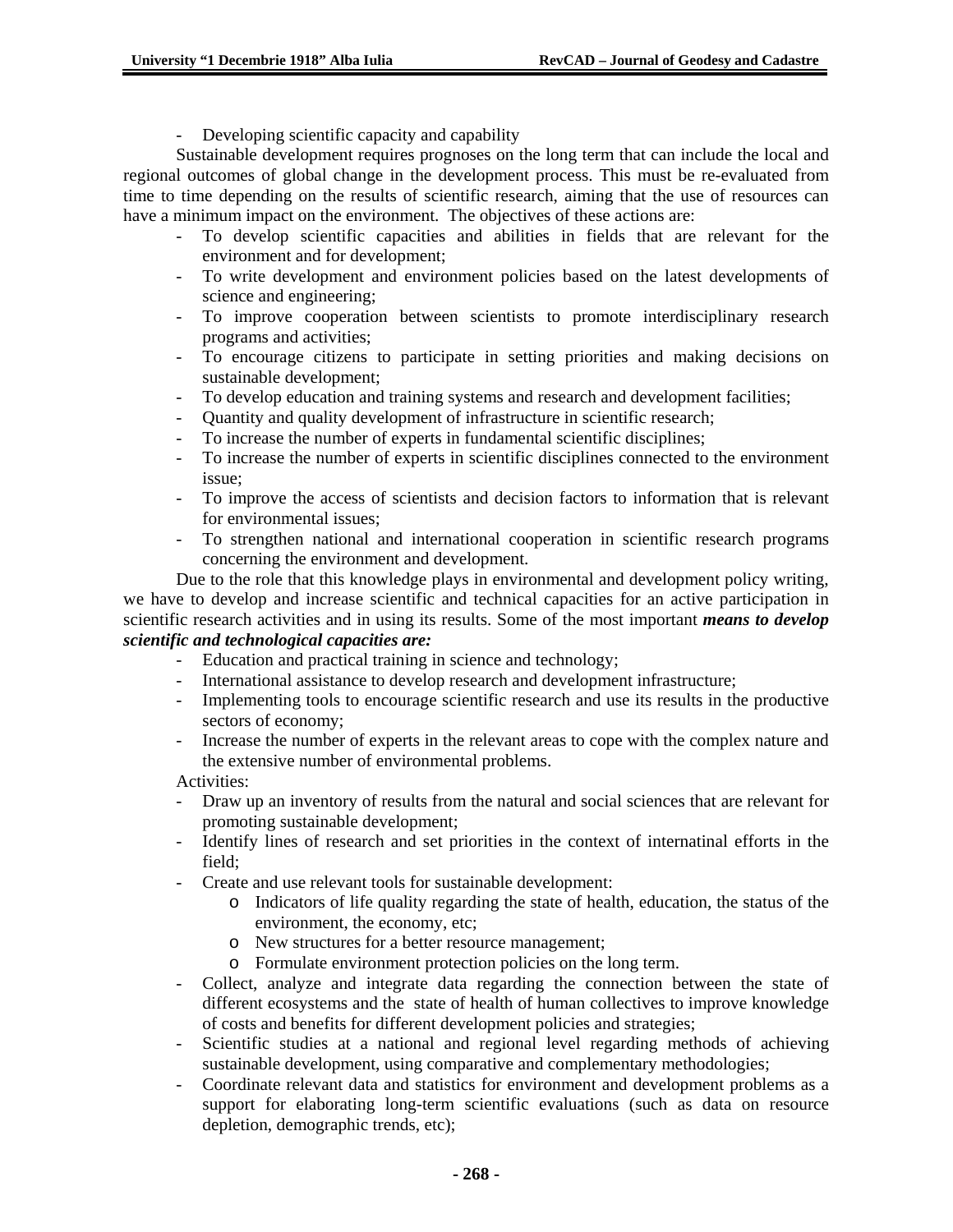- Develop methodologies to carry out national, regional and global auditing which allow examining the ability of regional and global systems to satisfy the needs of human and non-human life forms and to identify areas and resources vulnerable for future degradation.
- Educate and train scientists to increase their ability identify, manage and integrate environmental protection aspects in research projects;
- Train experts to work in interdisciplinary research programs connected to the environment and development;
- To develop the scientific infrastructure in schools, universities and research institutes;
- To promote the sharing of scientific and technology information and own databases to centers and networks of national and regional data;
- To develop partnerships between institutes and universities so as to facilitate the exchange of scientific and technological data and ensure the necessary technical support for sustainable development and environment protection;

- To compile, analyze and publish scientific, technical and environmental knowledge Means of implementation:

- Evaluate costs and identify funding sources;
- Develop the necessary technological and scientific means:
	- o New scientific research programs including human and social and economic aspects to strengthen interdisciplinary research on environment degradation and rehabilitation technologies;
	- o Demonstrative models of various kinds (social and economic, environment conditions etc.) to study and evaluate the proposed methodologies;
	- o Develop methods to evaluate the relative risk to assist the factors of decision in setting scientific research priorities.
- Extend research programs and networks and make them more efficient so they can lead to scientific knowledge that is relevant for sustainable development policy making;
- Develop monitoring, evaluation, information and database systems.

# **4. Conclusions**

Sustainable development requires long-term prognoses that include local and regional outcomes of global change in the development process. Development must be periodically reevaluated depending on the scientific research results, so that use of resources has a minimum impact on the environment.

The accumulated scientific knowledge can be used to carry out scientific evaluations of the current status and to make predictions about future tendencies. On this basis, the actions to be avoided or to be carried out in order to maintain the health of the biosphere and to minimize biodiversity decline.

 European evolutions aim at developing and identifying actions that can lead to an improvement of life quality for the present and future generations, by creating sustainable communities that are able to administrate and use resources efficiently and to exploit the innovative ecological and social potential of economy, thus ensuring prosperity, environment protection and social cohesion.

# **5. Bibliographic references**

*1. Rizea, M., Réhabilitation du système national de transport de l'huile par conduites, comme résultat de l'interconnexion entre les politiques des restructuration macro économique et les décisions stratégiques micro-économiques, A.N.I. Publishing House, Bucharest, 2004;*